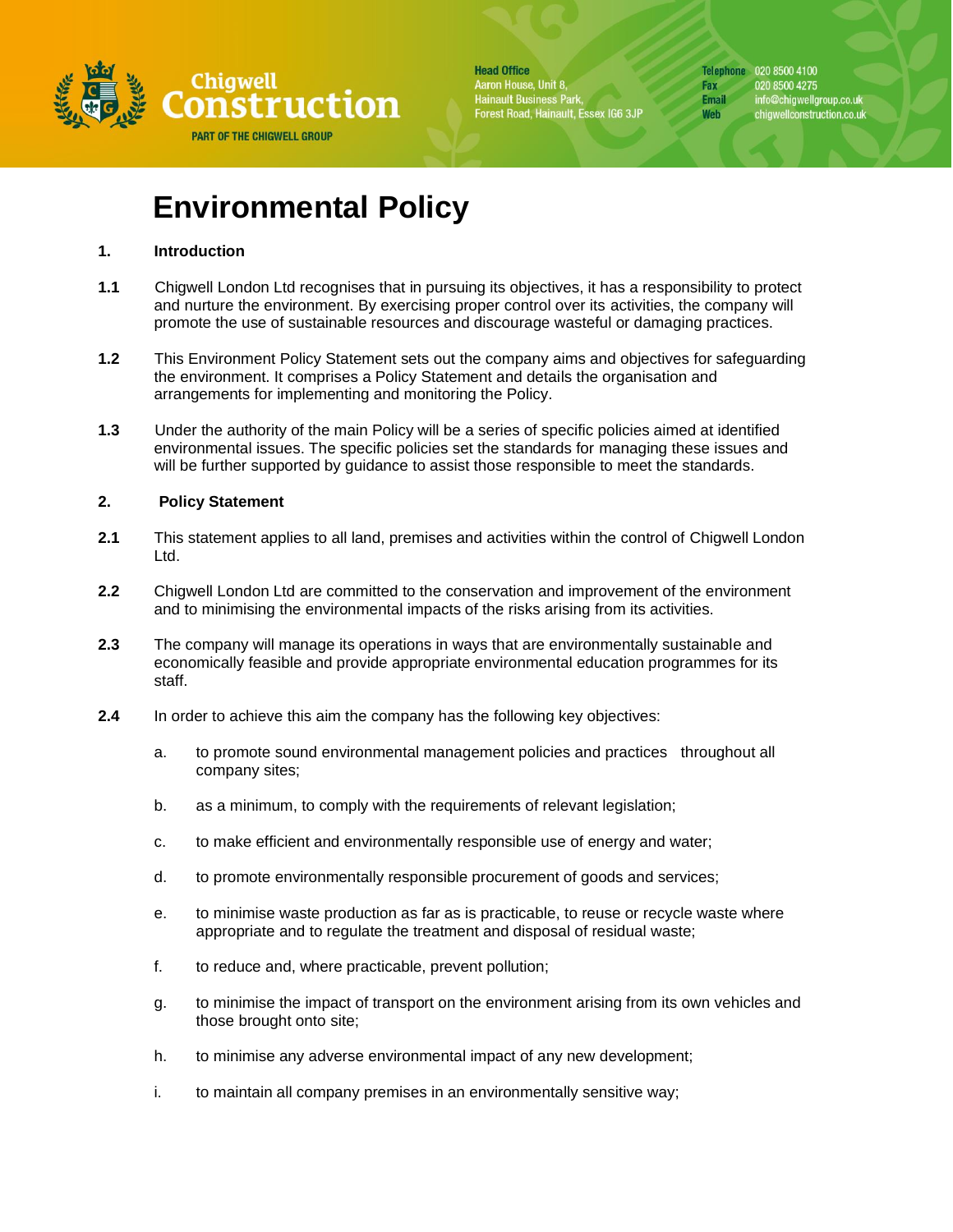



- j. to minimise the adverse environmental impact of the decommissioning and disposal of company assets;
- k. to communicate within the company and to the outside community the company's environmental performance;
- l. to raise awareness of staff of the companies environmental impact, activities and performance and to promote individual good practice.

# **3. Responsibilities**

- **3.1** The main responsibility for implementation of this policy lies with the Director, Dean Floyd. Health & Safety Manager James Kempster will oversee the implementation of the policy and ensure the company performance meets the standard.
- **3.2** Managers are responsible for ensuring compliance with Environmental Policy within their area of control.
- **3.3** The company will actively monitor the performance of contractors in the implementation of the key implementation of the key objectives of this Policy in the activities under their control.
- **3.4** Whilst the company accepts the main responsibility for implementation of this policy, individuals have a very important role in co-operating with those responsible for safeguarding the environment. Individuals are required to abide by rules and requirements made under the authority of this policy.

## **4. Organisation and Arrangements**

- **4.1** Many environmental issues, including hazardous waste disposal, the keeping of radioactive materials, releases of substances to atmosphere, are also of concern because of their health and safety implications and are already the subject of arrangements made under other Health and Safety Policy.
- **4.2** In order to implement the Environmental Policy the company has established clear lines of responsibility at Director level. Individual Managers are required to make arrangements for promoting environmental awareness and dealing with environmental impacts encountered within their sphere of activities.

## **5. Sites Management**

- **5.1** The basic infrastructure of the company, including policy on planning, transport, water and energy use, waste, litter, and therefore its impact on the environment, in most cases, comes under the responsibility of the Director.
- **5.2** The Director is responsible for the maintenance of premises and is also responsible for those parts of the site not associated with individual Directors and departments, e.g. roadways, footpaths, and car parks.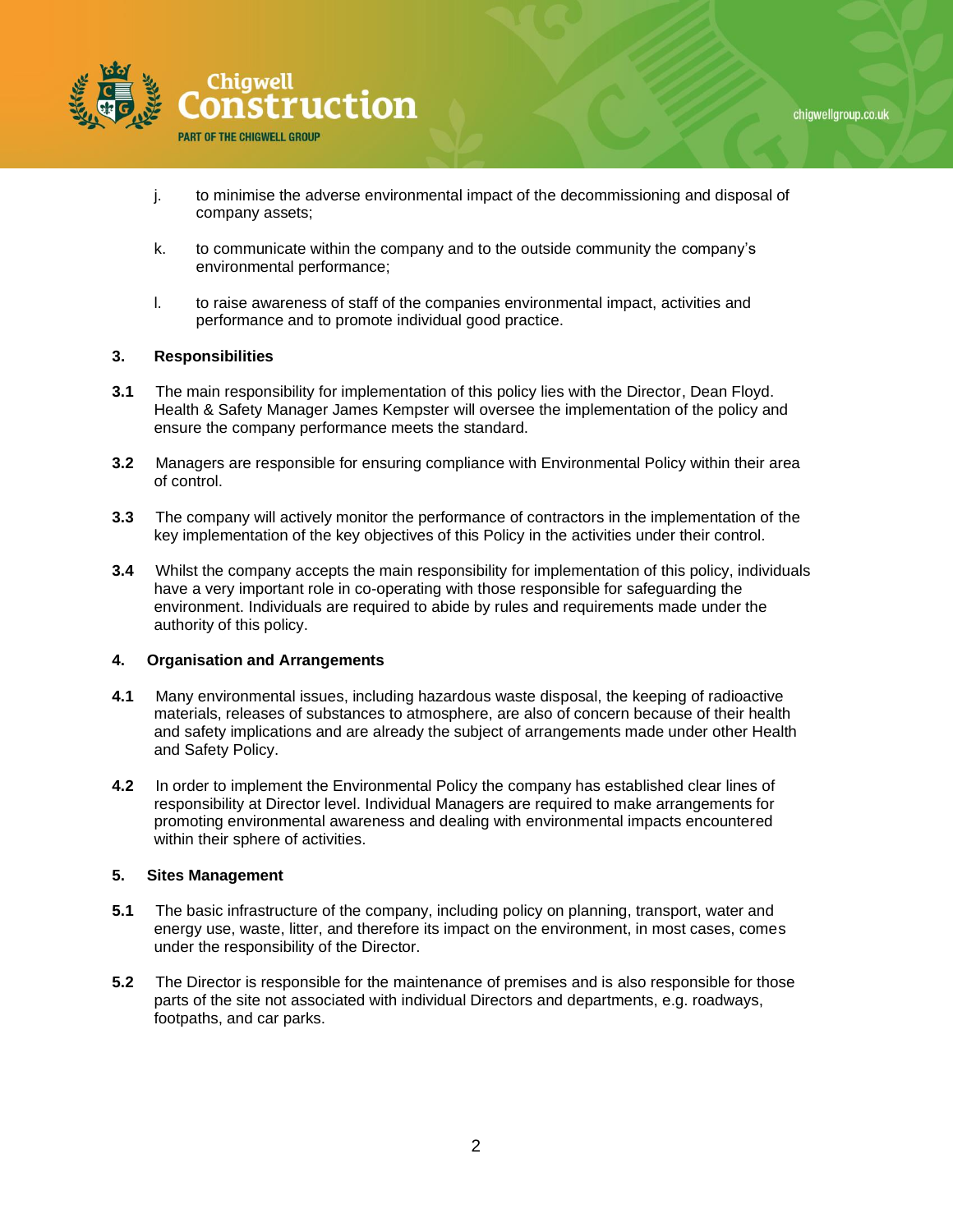



- **5.3** The companies supply and distribution of water, electricity and gas are managed by the Director and Site Manager who:
	- a. Provides advice on energy and water conservation issues;
	- b. Co-ordinated the purchase of utilities; and
	- c. Monitors the companies' utility costs and consumption.
	- d. Purchases and arranges delivery of materials with consideration to environmental issues.

# **6. Departments**

- **6.1** The Directors are responsible to the company for ensuring that risks to the environment arising from contractors' activities are properly identified and controlled in conformity with this policy. The Director is also responsible for promoting environmental awareness and good practice.
- **6.2** In discharging their duties, the Director may need to appoint Environmental Coordinators. In delegating some of the day-to-day tasks to such people the Director must ensure that they have appropriate experience, special knowledge (of the equipment, process, materials or activity), appropriate training and adequate resources (especially time) to carry out the tasks. The duties of such persons should be agreed by the Director in a written statement of duties and responsibilities.
- **6.3** In particular Directors must ensure that:
	- a. environmental issues are included in appropriate local policies that are disseminated throughout the company.
	- b. consideration is given to the environmental impact of all activities under their control and that, in certain circumstances where required by current company policy, an environmental impact assessment is carried out and that appropriate action is taken to eliminate or control the impacts identified, in particular to:
		- i. minimise waste;
		- ii. minimise energy use;
		- iii. minimise discharges;
		- iv. consider impact of purchases.
	- c. there is effective consultation and co-operation with staff and contractors and arrangements exist for raising environmental matters;
	- d. suitable monitoring and review arrangements are introduced to ensure company policy and department rules are being adhered to;
	- e. proper arrangements are made for the segregation and collection of waste in conformity with company Policy.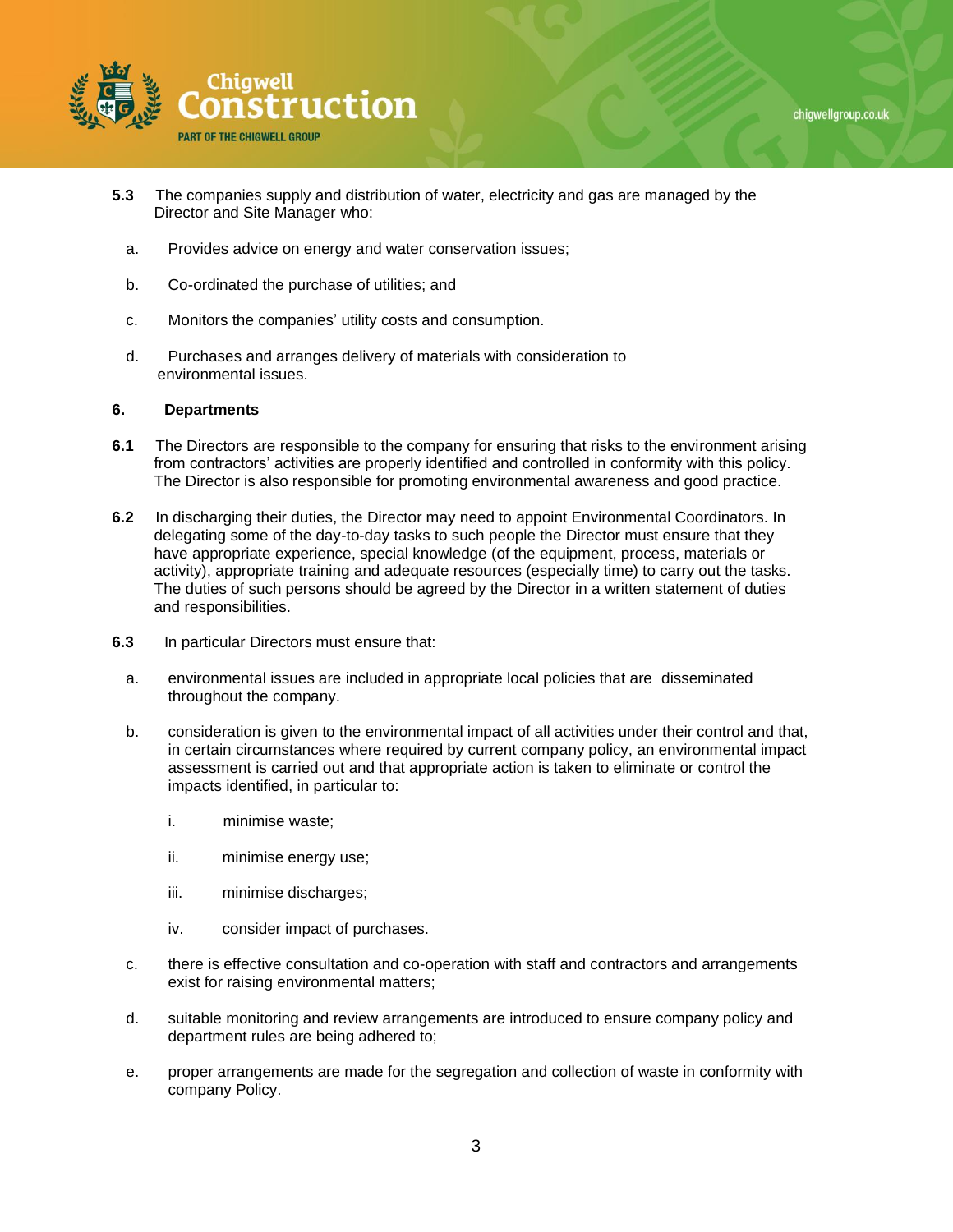

#### **7. Responsibilities of Supervisors / Managers**

**7.1** Persons in supervisory positions, including any such persons not actually employed by the company, have special responsibilities with regard to risk to the environment when in charge of employees or visitors, either individually or in groups. Such persons must ensure that adequate consideration has been given to risks to the environment and appropriate action is taken to eliminate or control the risks. In cases of uncertainty, expert advice should be sought in the first instance through the Environmental Services Officer and the sites Co-ordinator.

#### **8. Responsibilities of Individuals**

- **8.1** Individuals have at all times a duty to conduct themselves and to do their work in such a manner to safeguard the environment.
- **8.2** Individuals have a duty to co-operate with the company in complying with Policy requirements that relate to their activities and actions in case of emergencies. In addition, there is a duty to report incidents that may cause harm to the environment.

#### **9. Energy and Water Conservation Procedures**

- **9.1** An energy policy should be seen to support the environmental policy's aims and objectives and is a proactive move towards establishing an Envrironmental Management System (EMS).
- **9.2** The Company accepts its responsibility to manage its utilities in energy and water in an environmentally sustainable manner.
- **9.3** Mount a campaign to promote staff and customer awareness on utilities consumption and waste.
- **9.4** Determine energy efficient methods on all new and refurbished buildings whilst using sustain ably produced materials and increased use of natural daylight and solar heat. Estimate costs and pay back savings.

### **10. Paper**

- **10.1** The re-use of discarded photocopying paper and of redundant paper retrieved by the business as note paper has reduced the amount of paper removed by the office and avoided the need of purchasing pre-printed feint ruled note pads.
- **10.2** The introduction of a PC to every member of staff has materially affected the amount of paper purchased by the company, and has resulted in an increase consumed. We have set about redressing this increase by implementing the following.
	- Re-using single sided paper for drafting purposes.
	- Wherever possible electronically issuing information to recipients
- **10.3** We have also looked to receive all our incoming enquiries issued to us electronically. We are looking to develop our internal processes to reduce the amount of paperwork generated with our suppliers. We currently use e-mail trading for our purchases and payments to staff and sub contractors are made via BACS.